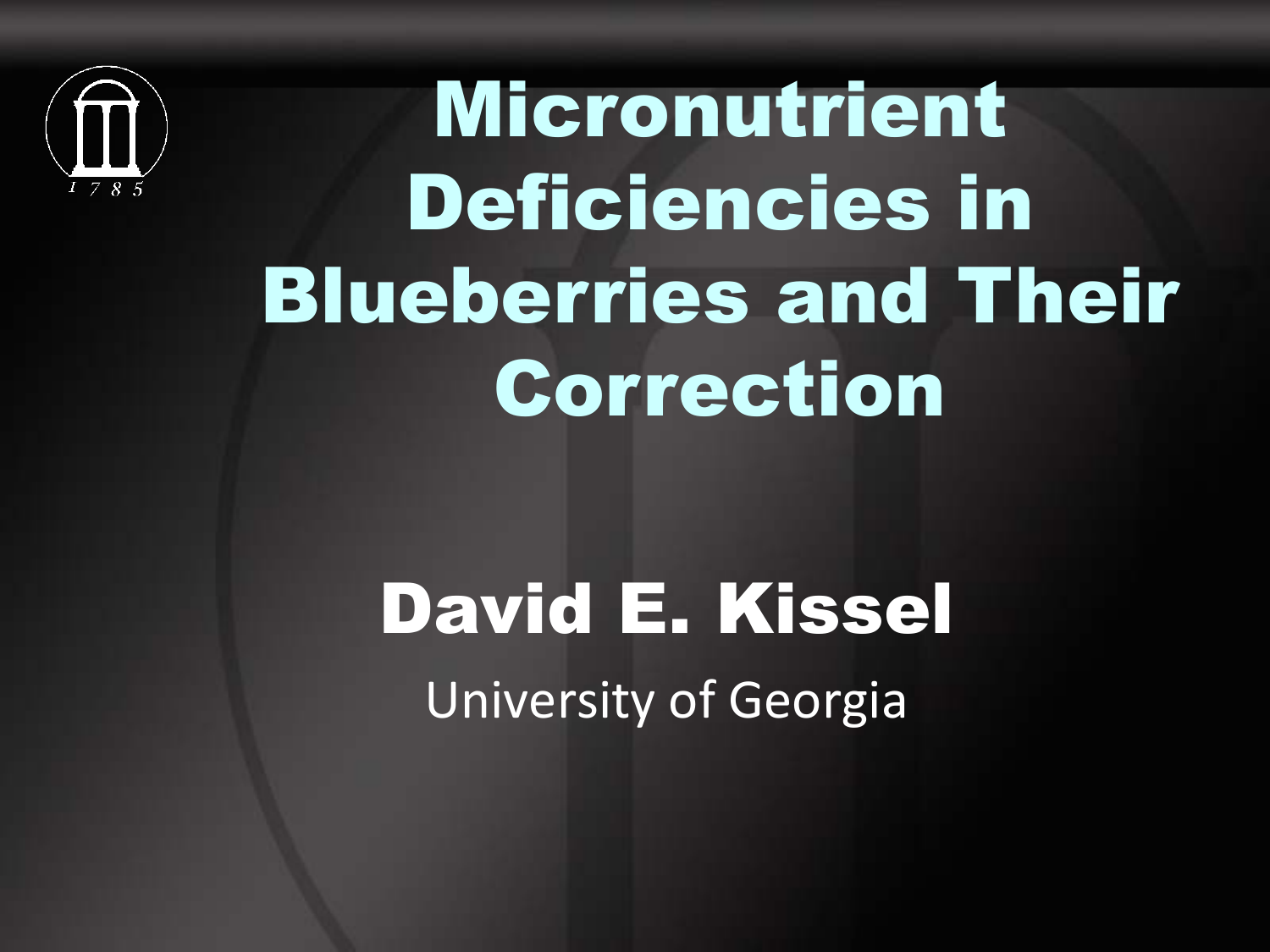

### Micronutrient Topics

- Functions of micronutrients in plants.
- What concentrations of micronutrients in blueberry leaves are considered ideal?
- The role of soil/media pH and water quality.
- Some special problems- hydrogen sulfide in water, high manganese, others.
- Micronutrient deficiencies in GA Blueberries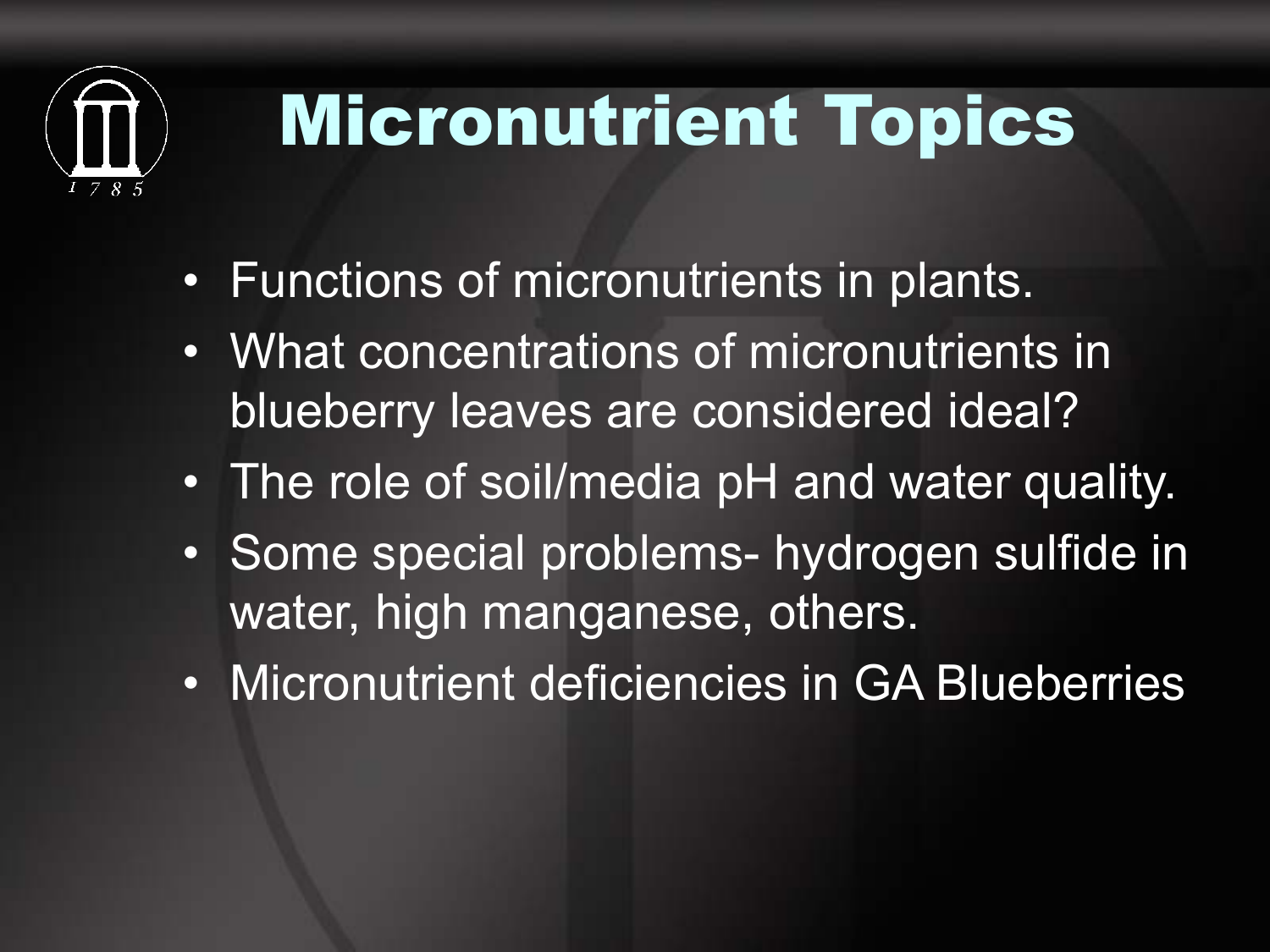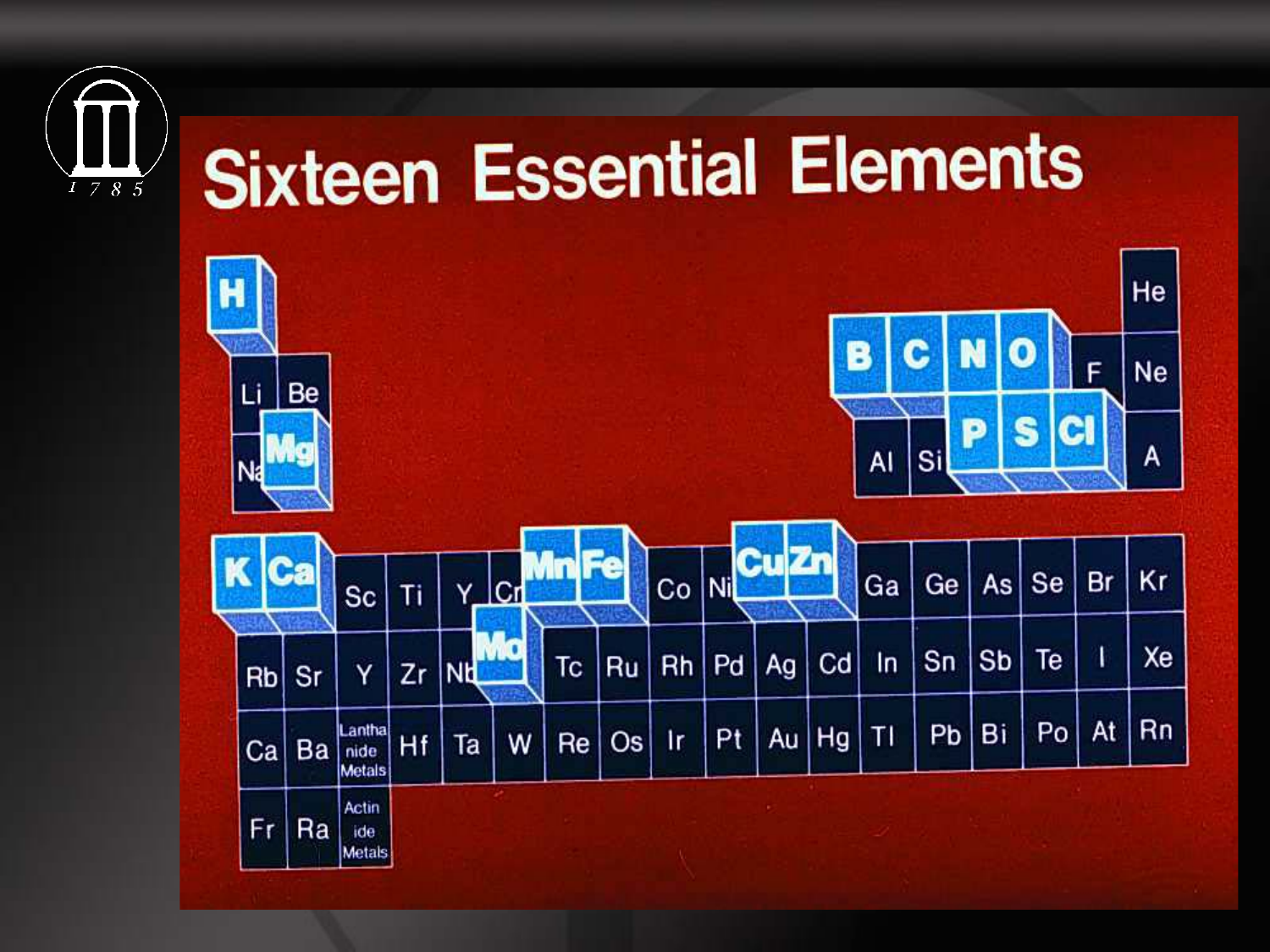

# **17 Essential Elements Needed by Plants**

- Carbon, hydrogen, oxygen (from the air and water)
- Macroelements (%): nitrogen, phosphorus, potassium, sulfur, calcium, magnesium (from soil)
- Microelements (ppm): iron, zinc, manganese, copper, boron, chloride, molybdenum and nickel (from the soil)
- Also required by some plants: sodium, cobalt, vanadium, and silicon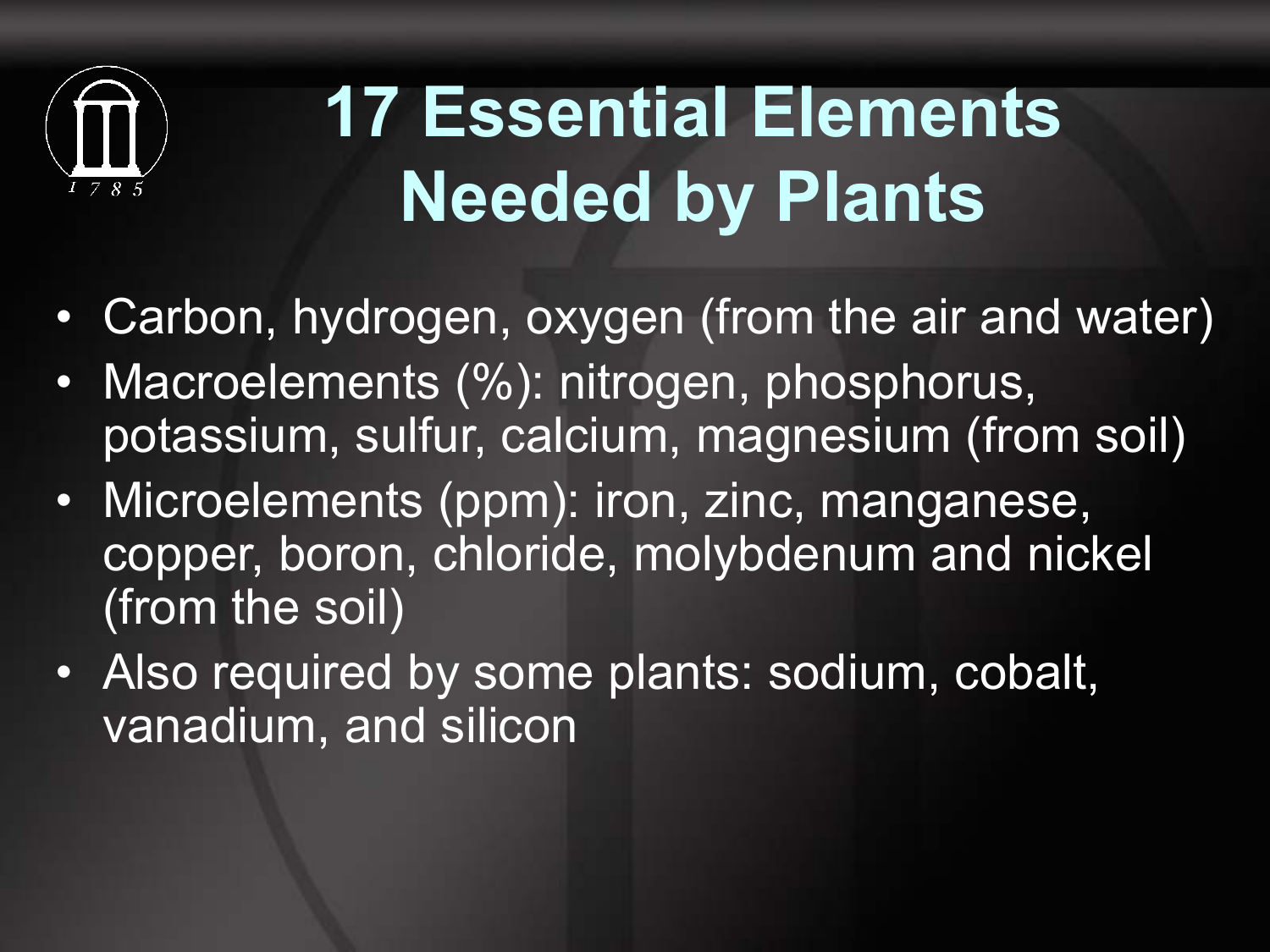# **Some Plant Nutrient Functions**

- Zinc-Important in several enzyme systems, IAA synthesis
- Iron-Required in chlorophyll formation, activator for several biochemical processes
- Manganese-Activator of enzymes for plant growth processes, assists iron in chlorophyll formation
- Copper- Activator of several enzymes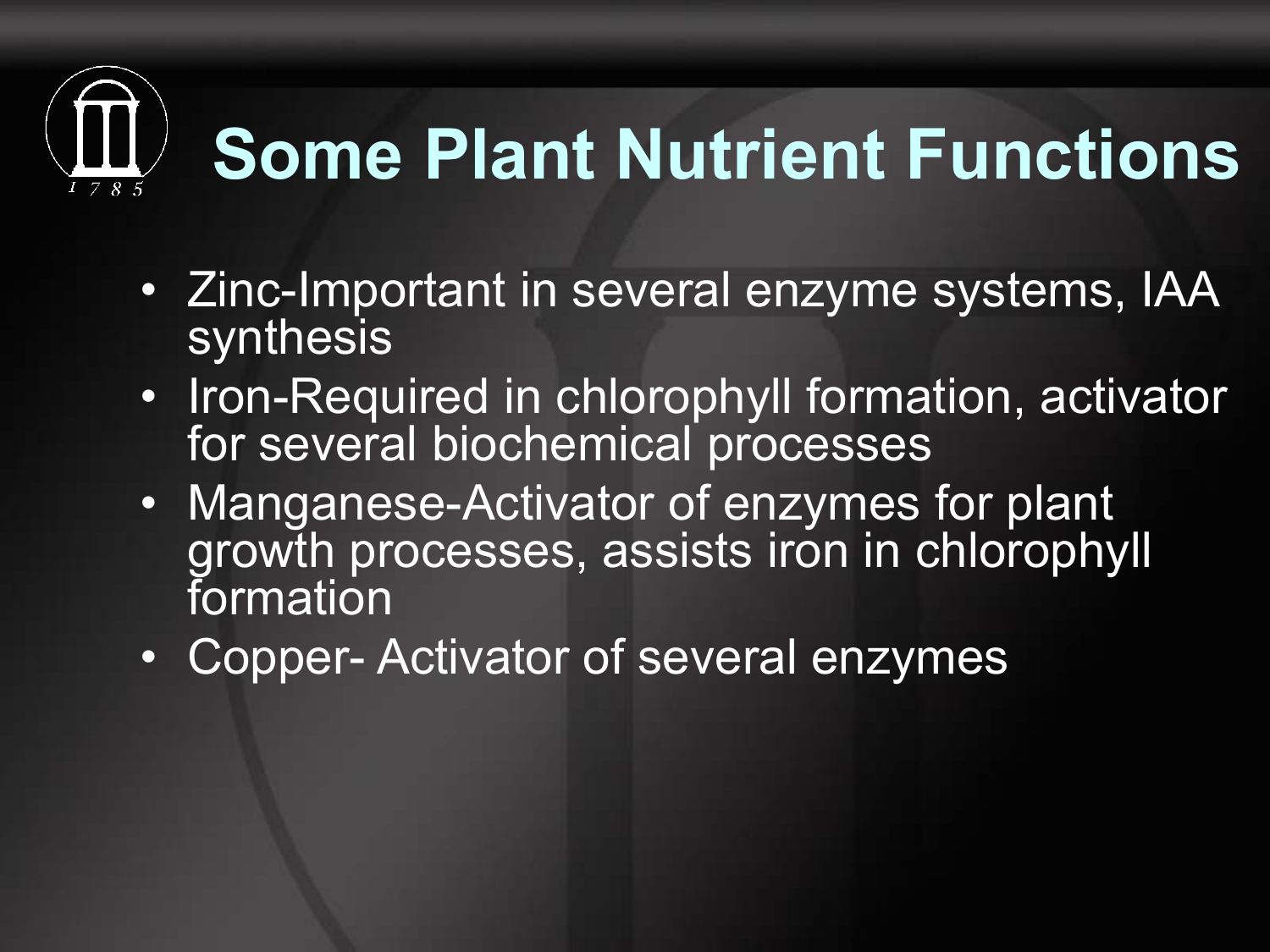# **Some Plant Nutrient Functions**

- Boron Important in cell formation, carbohydrate metabolism, pollen germination
- Chloride Important in cell osmotic regulation, however, blueberries are sensitive to excessive chlorine
- Molybdenum Required for utilization of nitrogen
- Nickel Component of urease enzyme, important in plants fertilized with urea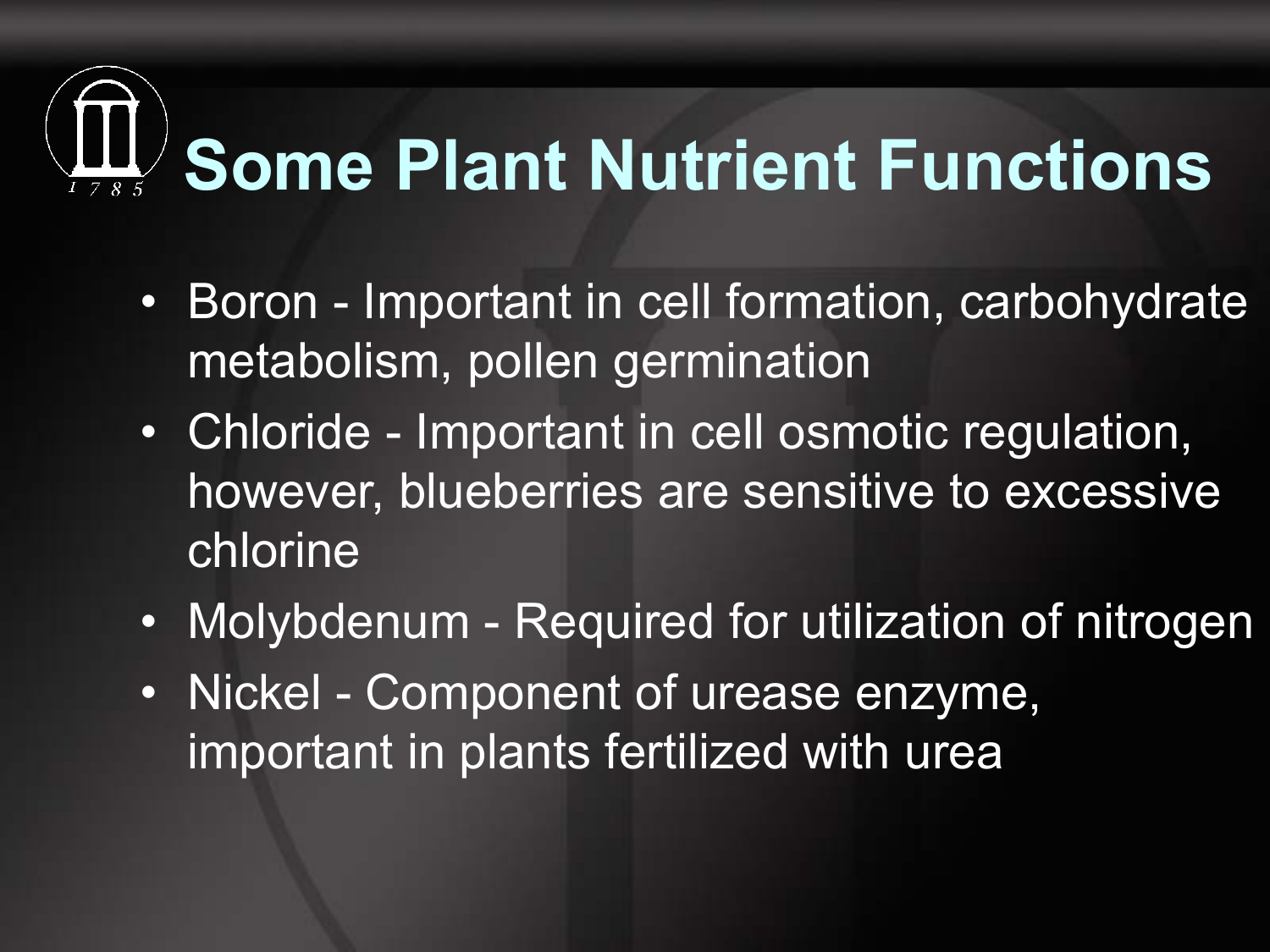

Nutrient Concentration in Plant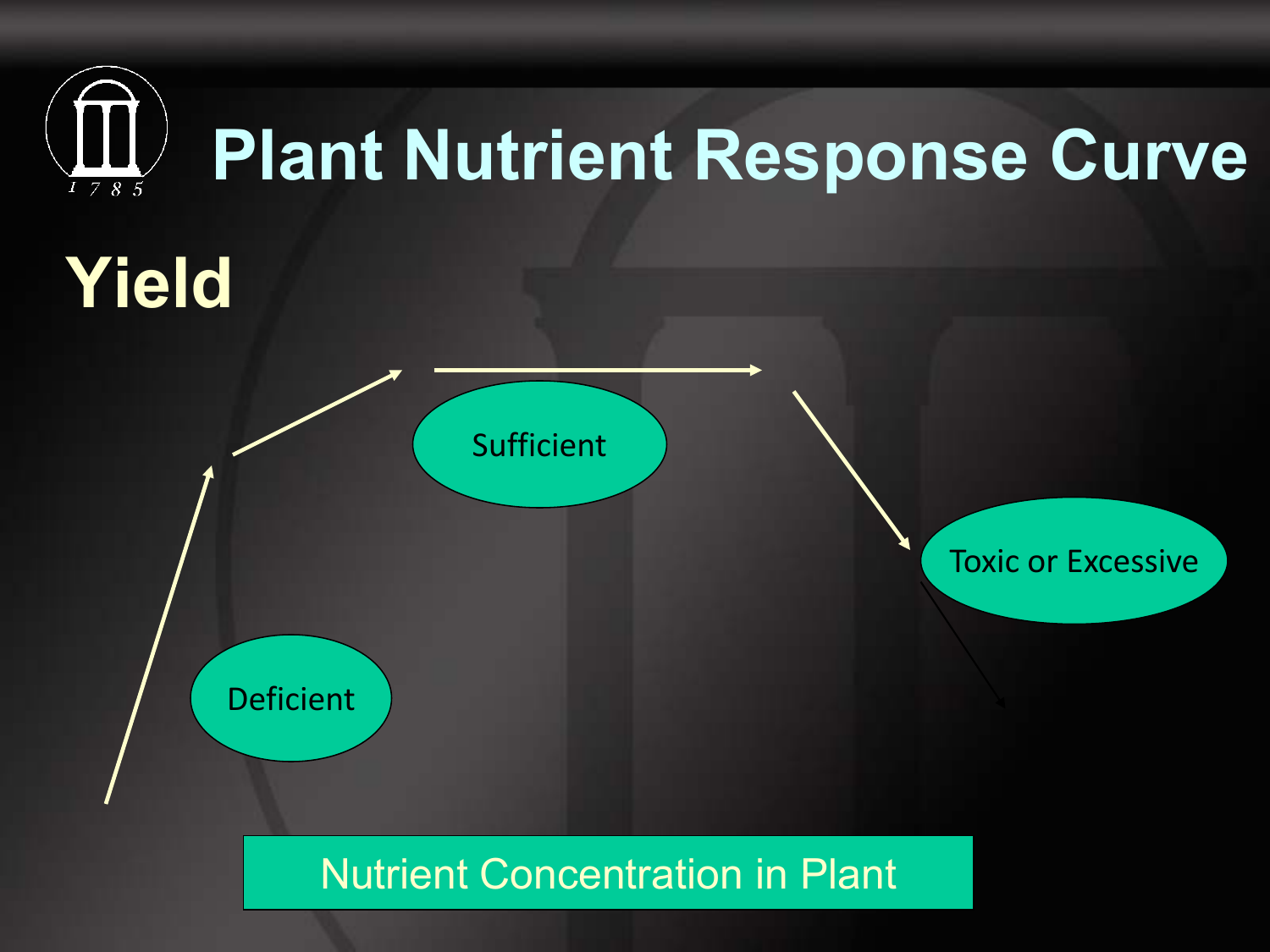

#### Table 1: Suggested critical nutrient levels in highbush and rabbiteye blueberry leaves.

| $4 \times 8 = 5$     |                                     | <b>STANDARD RANGE FOR</b>       |             |                               |
|----------------------|-------------------------------------|---------------------------------|-------------|-------------------------------|
|                      |                                     | <b>HIGHBUSH AND (RABBITEYE)</b> |             |                               |
|                      |                                     |                                 |             |                               |
| <b>ELEMENT</b>       | <b>DEFICIENCY</b><br><b>BELOW %</b> | Minimum (%)                     | Maximum (%) | <b>EXCESS ABOVE</b><br>$(\%)$ |
| Nitrogen(N)          | 1.70                                | 1.80(1.20)                      | 2.10(1.70)  | 2.50                          |
| <b>Phosphorus(P)</b> | 0.10                                | 0.12(0.08)                      | 0.40(0.17)  | 0.80                          |
| Potassium(K)         | 0.30                                | 0.35(0.28)                      | 0.65(0.60)  | 0.95                          |
| Calcium(Ca)          | 0.13                                | 0.40(0.24)                      | 0.80(0.70)  | 1.00                          |
| <b>Magnesium(Mg)</b> | 0.08                                | 0.12(0.14)                      | 0.25(0.20)  | 0.45                          |
| Sulfur(S)            | 0.10                                | 0.12(NA)                        | 0.20(NA)    | <b>NA</b>                     |
|                      | ppm                                 | ppm                             | ppm         | ppm                           |
| <b>Manganese(Mn)</b> | 23                                  | 50(25)                          | 350(100)    | 450 (125<br>max.???)          |
| Iron(Fe)             | 60                                  | 60(25) 40 OK??                  | 200(70)     | 400                           |
| Zinc(Zn)             | 8                                   | 8(10)                           | 30(25)      | 80                            |
| Copper(Cu)           | 5                                   | 5(5)                            | 20(10)      | 100                           |
| Boron(B)             | 20                                  | 30(12)                          | 70(35)      | 200                           |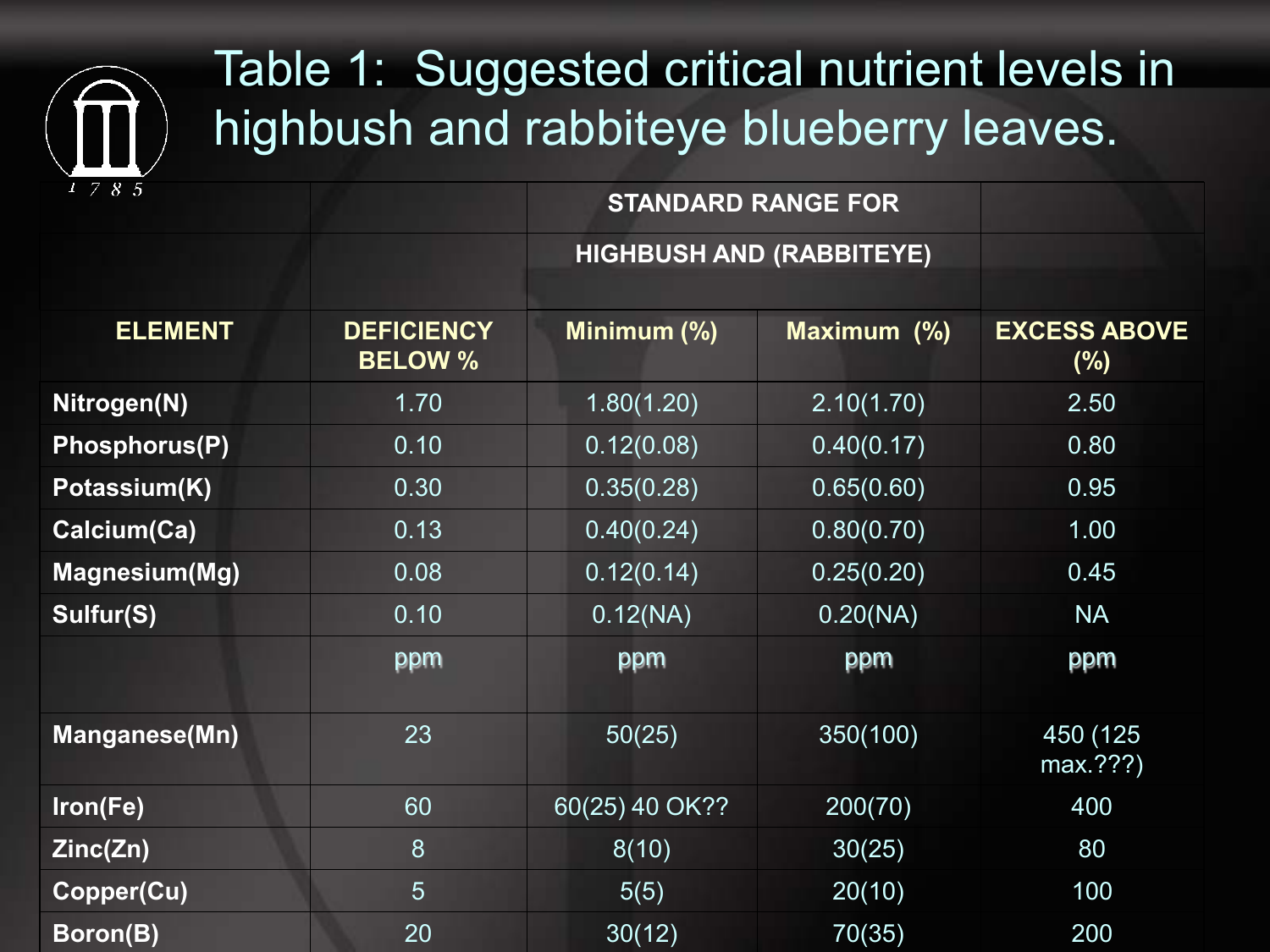

#### **Monitoring Fields**

- Take soil / media samples to check pH and EC
- At least once a year
- Track soil pH
- Take leaf samples to make adjustment in fertilizer rates.
- Collect leaf samples at least twice a year. Preharvest and postharvest. Recently matured leaves are the best for analysis.

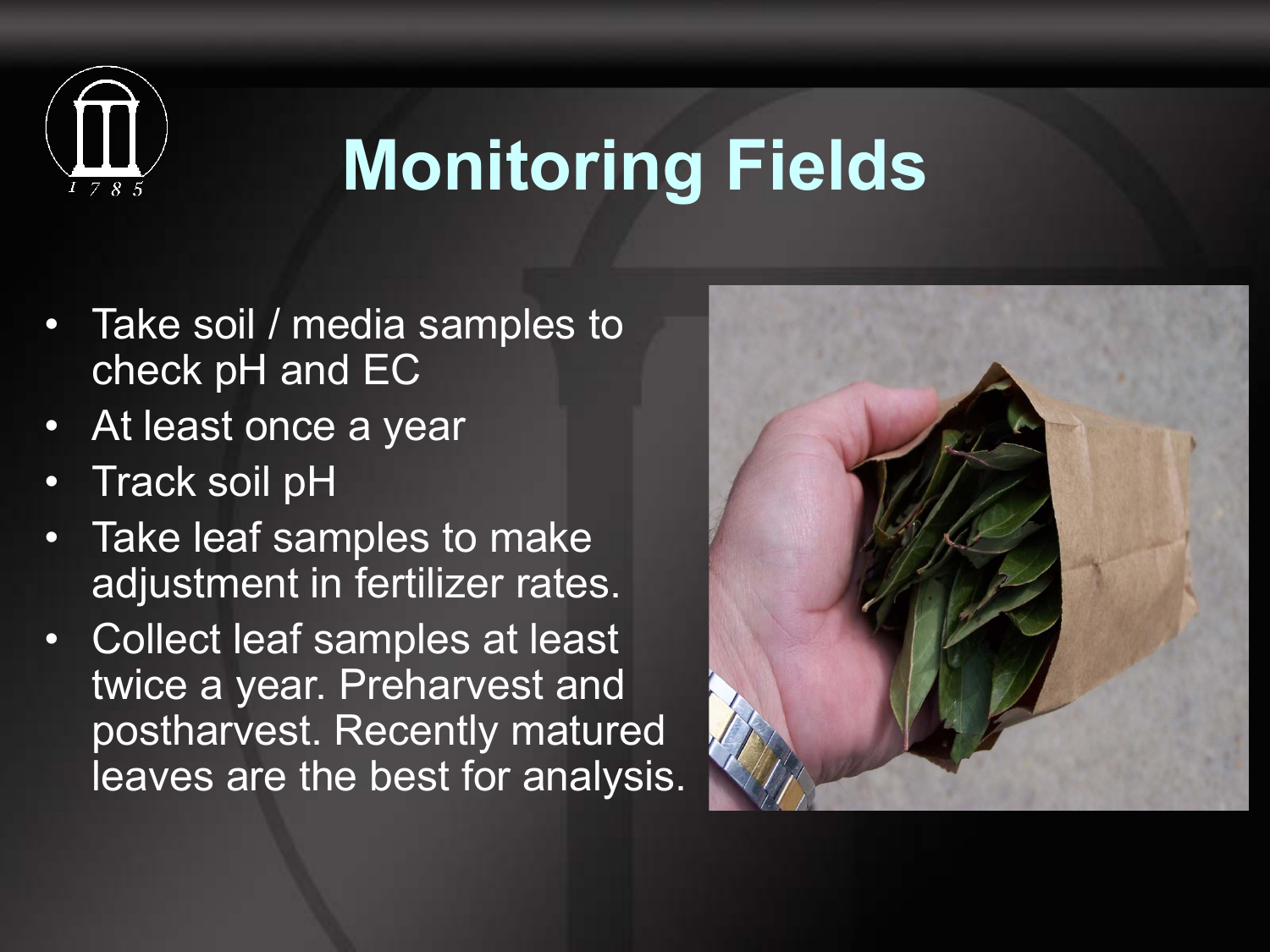

gression analyses for most elements were more linear from late June to early August. Therefore, optimum time for the collection of leaf samples of rabbiteye blueberries for mineral analyses appears to be a 4-week interval coinciding with the last 2 weeks of the harvest season through a 2-week period immediately following harvest.  $3.0$  $2.0$  $1.0$ WEIGHT 300  $0.6$ harvest WEIGHT  $0.5$ PERCENT DRY 200  $0.4$ DRY | harvest  $0.3$ **PPM** 100  $0.2$ Na  $\circ$ .  $oH$  $o<sub>u</sub>$ 100  $150$ 200 250  $300$ 150 200  $250$ 300 100 **JULIAN DATE JULIAN DATE** Fig. 2. Seasonal Mn and Na content regression curves in 'Tifblue' rab-Fig. 1. Seasonal N, P, K, Ca, and Mg content regression curves in biteye blueberry leaves, significant at 5% level. 'Tifblue' rabbiteye blueberry leaves, significant at the 5% level.

K and Mn dip at Harvest on rabbiteyes Many other Elements are Fairly stable.



Fig. 3. Seasonal B, Fe, and Zn content regression curves in 'Tilblue' rabbiteye blueberry leaves. B and Zn significant at 5% level. Fe significant at 10% level.

Spiers, 1982

 $300 =$ 

OCT.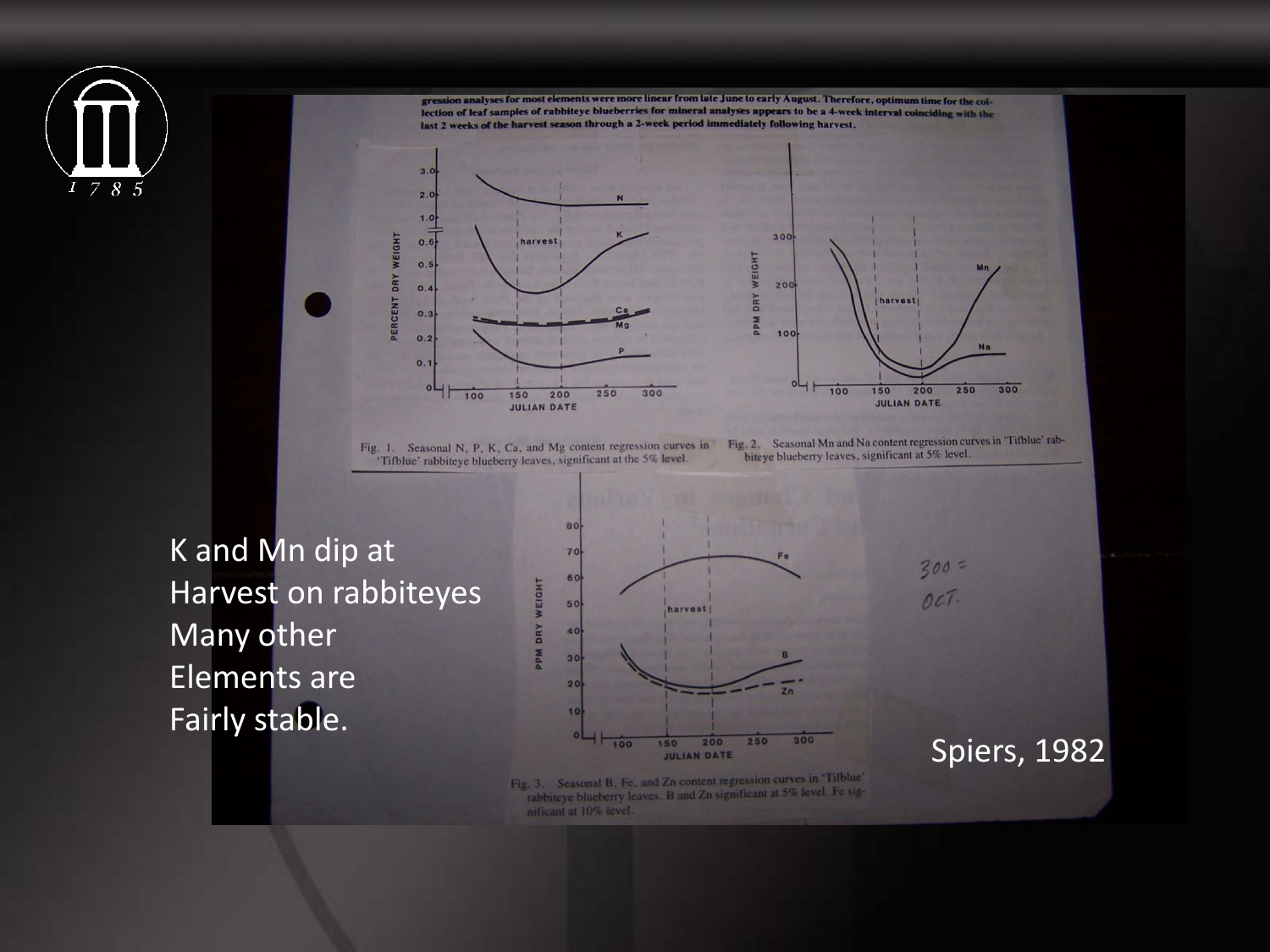

### **Getting Soil or Media Chemistry Right**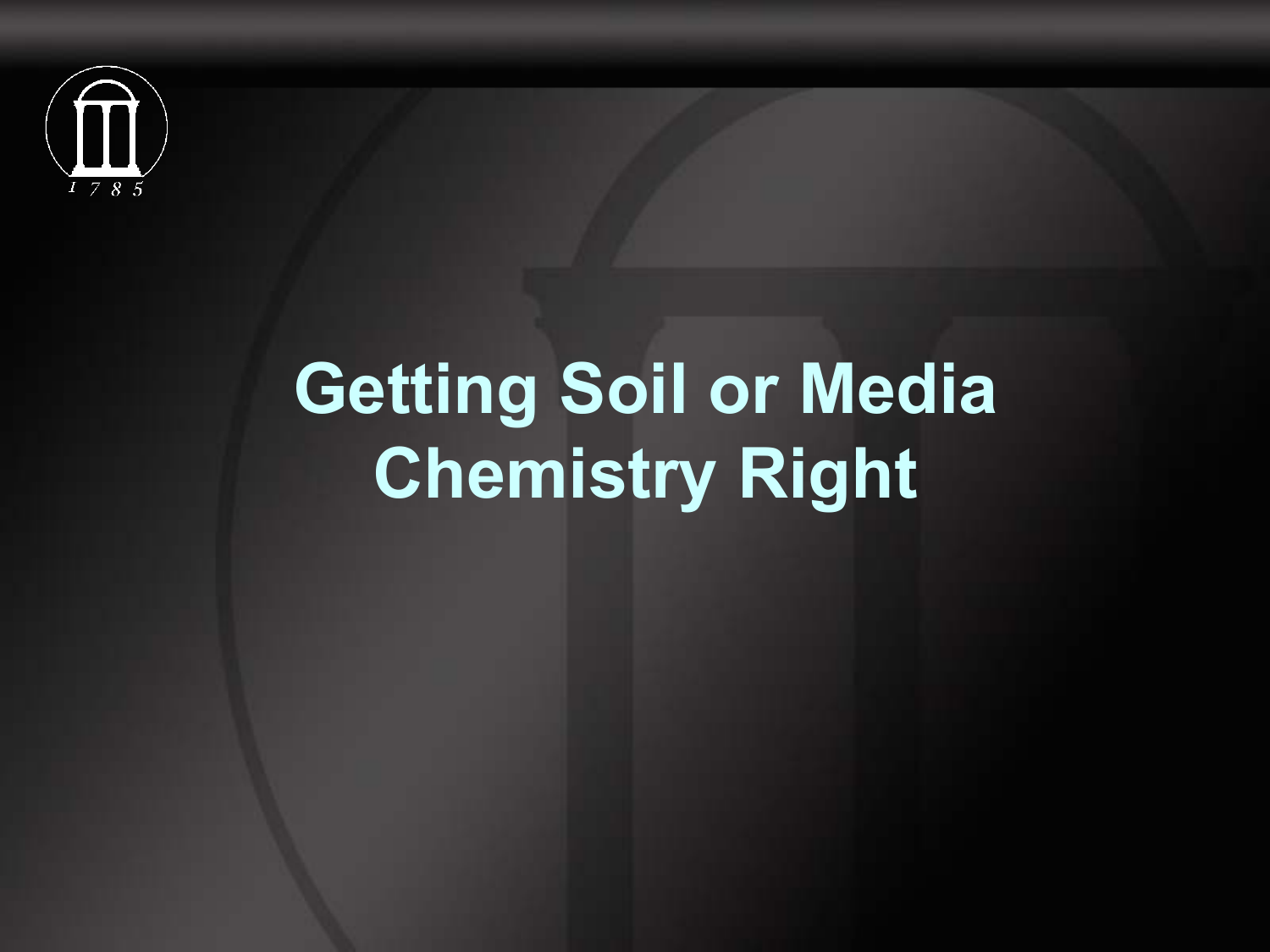

# **Southern Highbush Blueberry**

- Soil or media pH should be 4.0 to 5.3
- Target is 4.5 to 4.8
- Better availability of nutrients at 4.8 than at 4.0, but still plenty of iron is available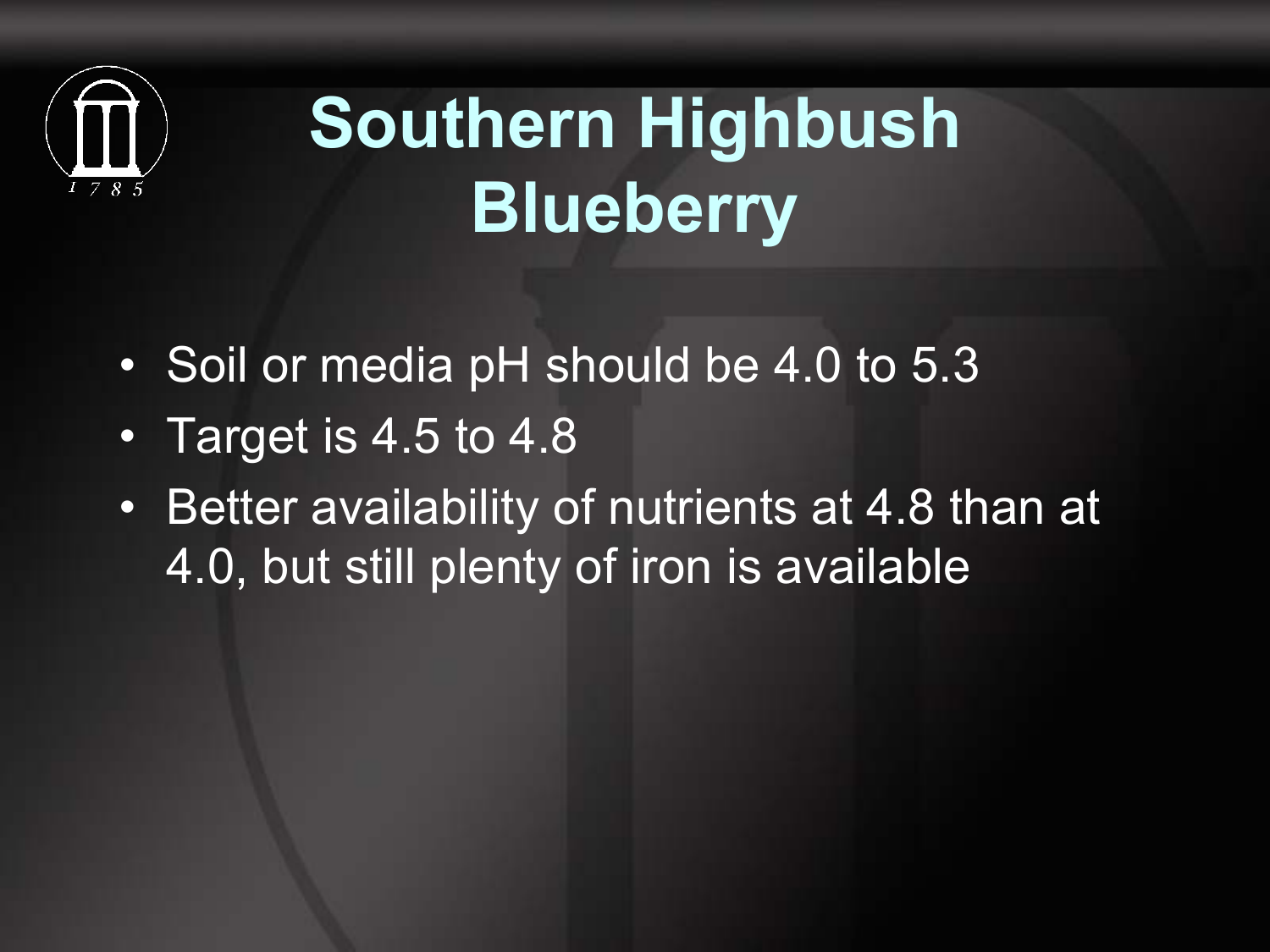

#### **Water Quality**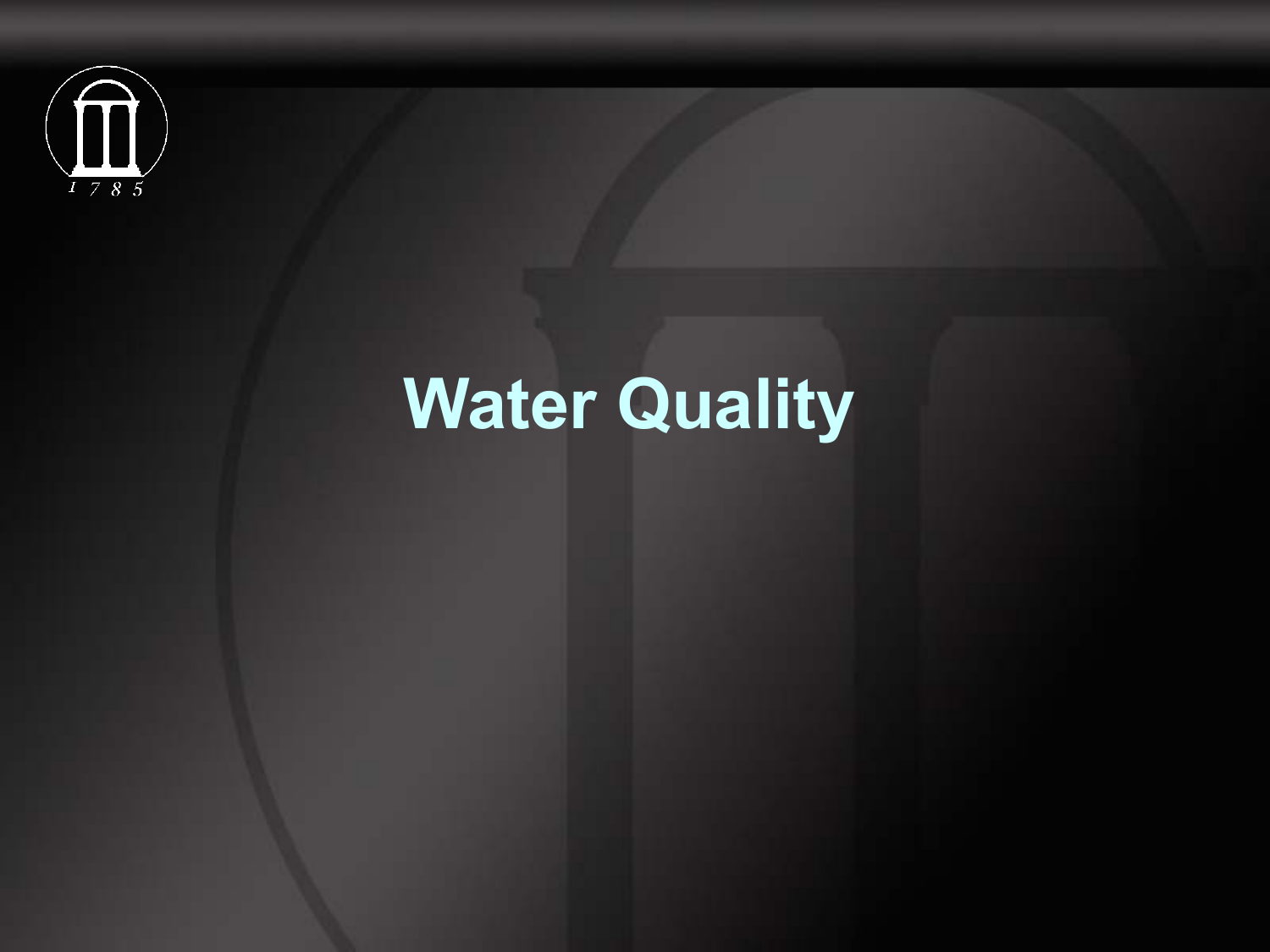

# **Acid Injection**

- Acid injection is widely used if pH or bicarbonates are high. Often needed for drip if water pH over 7.2 or bicarbonates over 150 ppm.
- Typically sulfuric acid, phosphoric acid or urea sulfuric acid (N-phuric) is used to lower the pH to about 5 to 5.5 for **blueberries**
- N-phuric also has about 0.5 pounds of N per gallon.
- Other options??



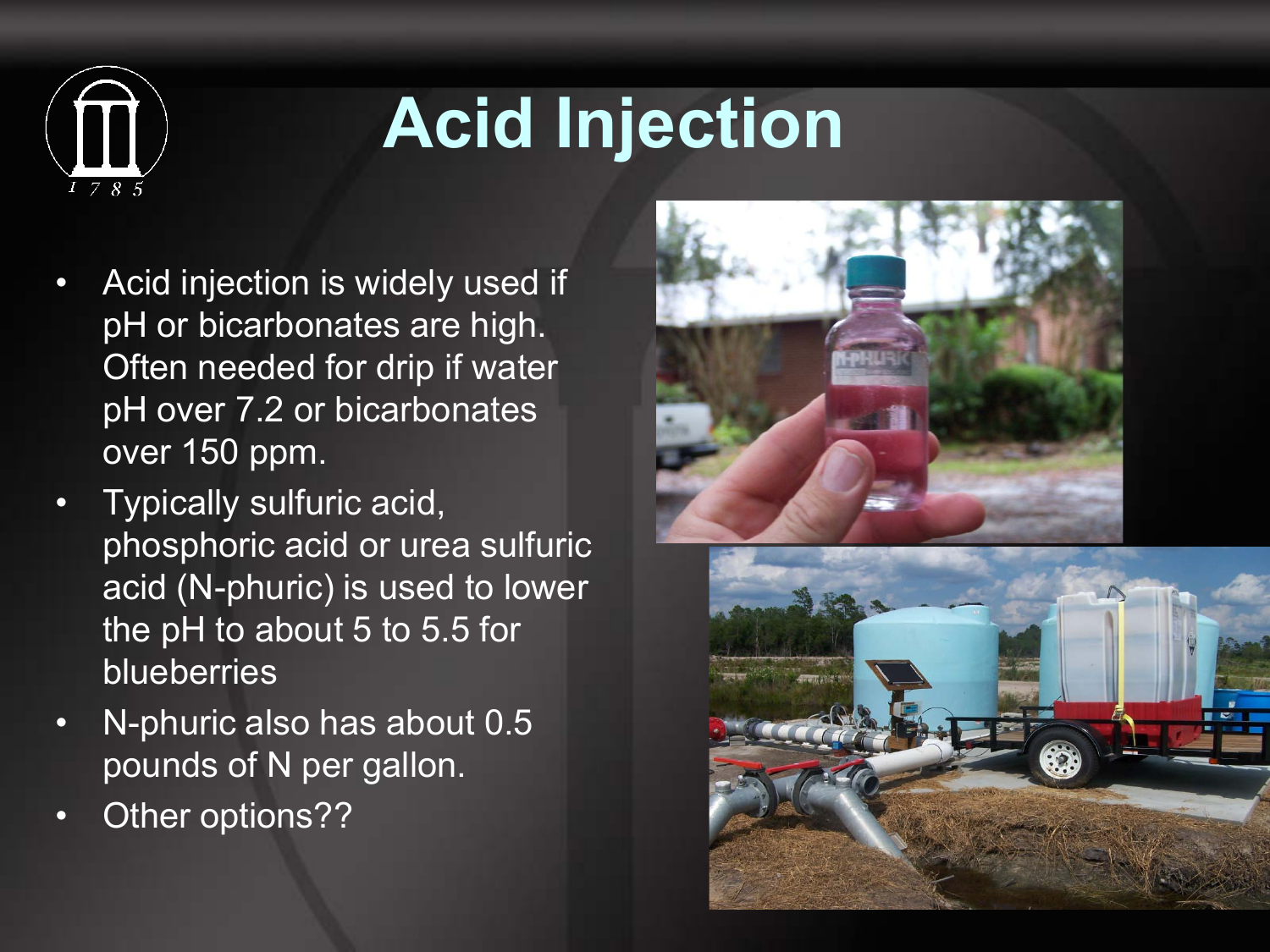

#### **Water Quality**

- pH: if very high (near 8), iron chlorosis can develop quickly even in low pH soil-Acid can correct
- Sodium: can be a problem, toxic to blueberries at high levels, SAR (Sodium Adsorbtion Ratio) below 4 is desirable, generally not a problem. But some salty areas are present in Fla.
- Total EC (Electrical conductivity) below 1.2 is best, better Fla. water typically has .2 to .3, before fertilizer is added. Water from the lower Floridan maybe be .6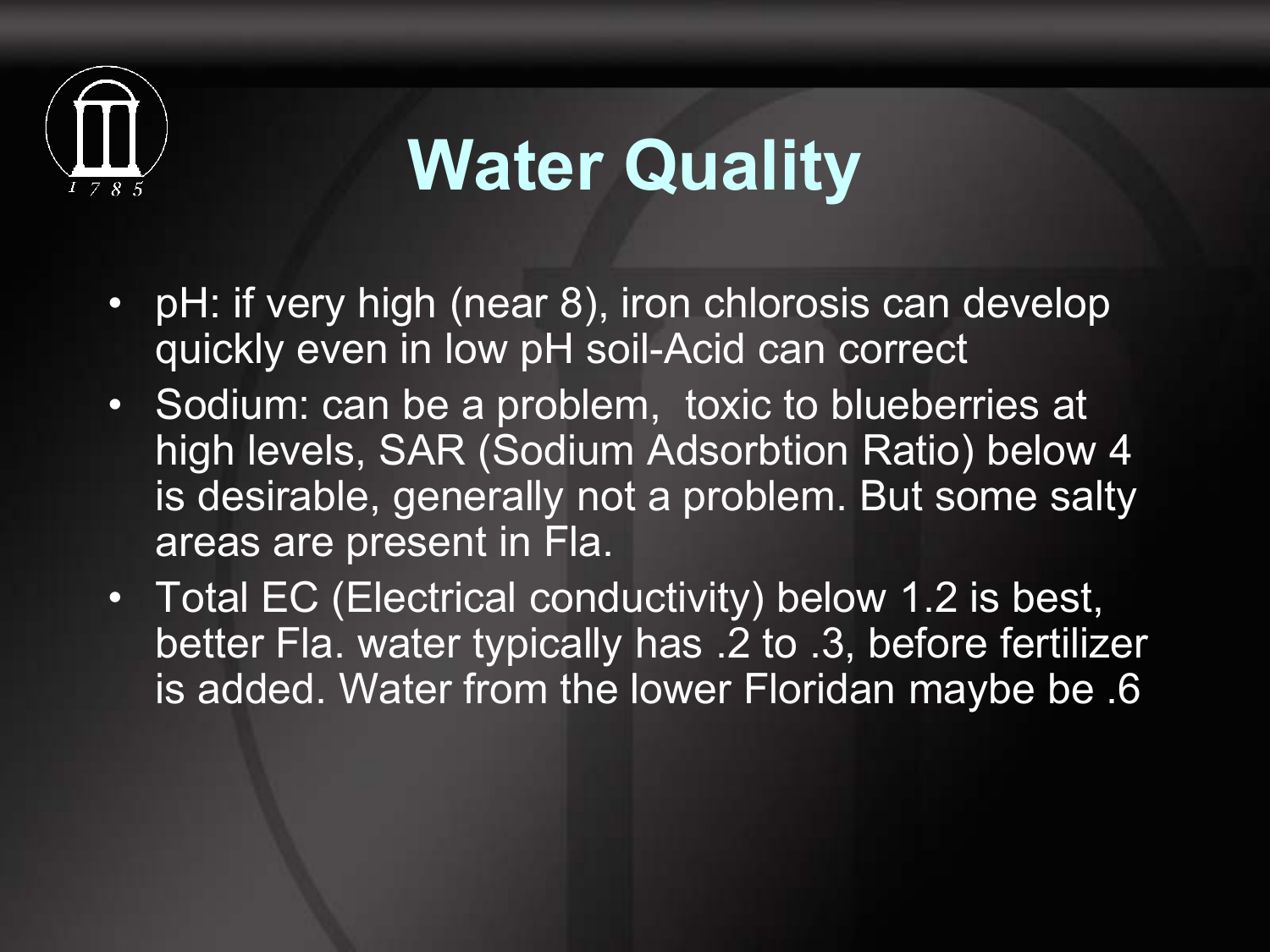

#### **Water Quality**

- Chloride: usually not a problem in Ga or Southeast, but toxic to blueberries at high levels (Above 350 ppm??)
- Boron: Can be toxic if too high, a problem in some parts of Carolinas. Small amount in irrigation water in GA and FL.
- Iron and sulfur: If high can cause bacteria to grow, resulting in drip emitter plugging.
- Treat water with C-quest for sulfur?? Chlorine or Hydrogen peroxide cleaning of lines for sulfur and iron bacteria.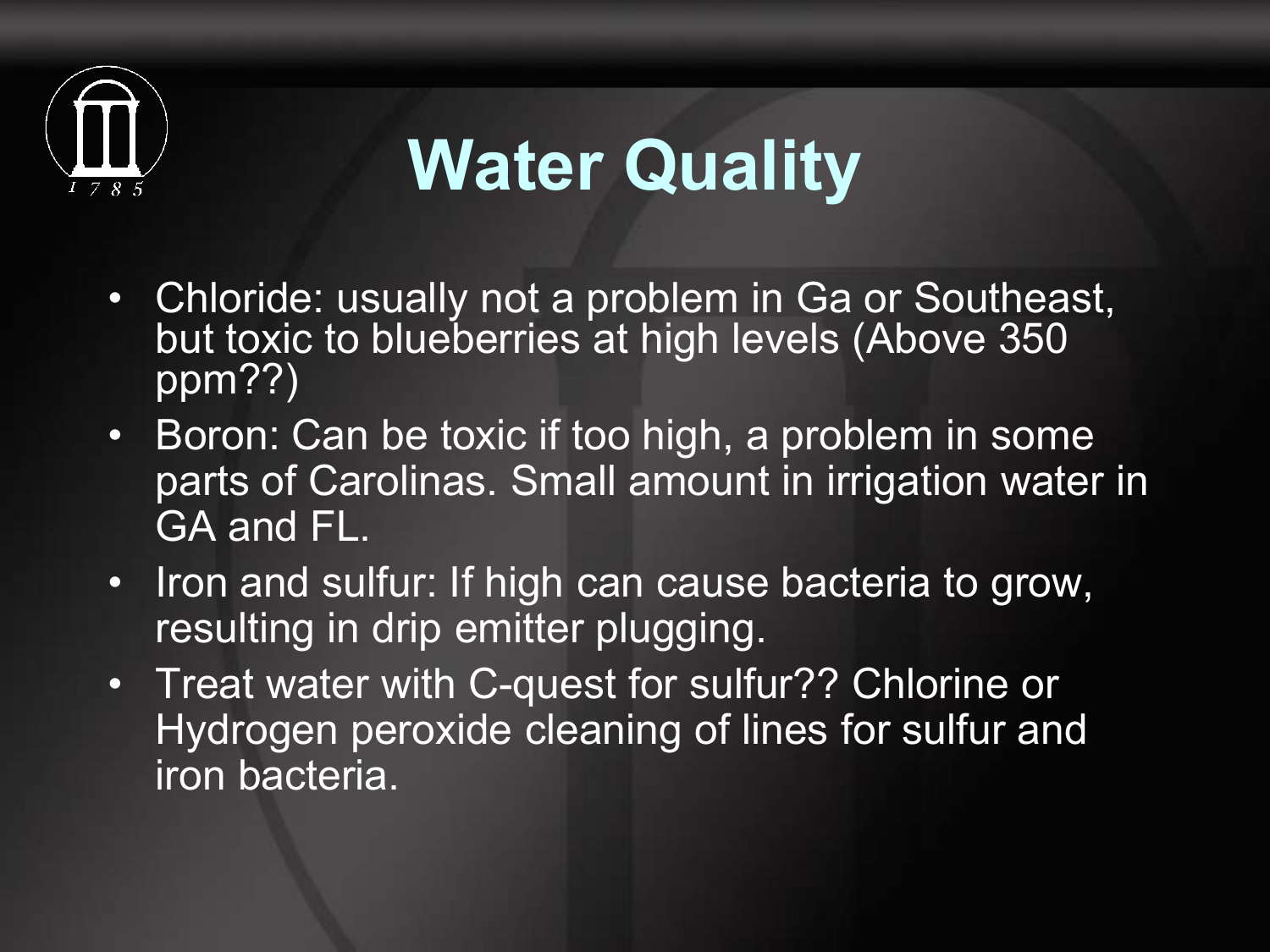

#### **Important Nutrients in Florida Blueberry Production**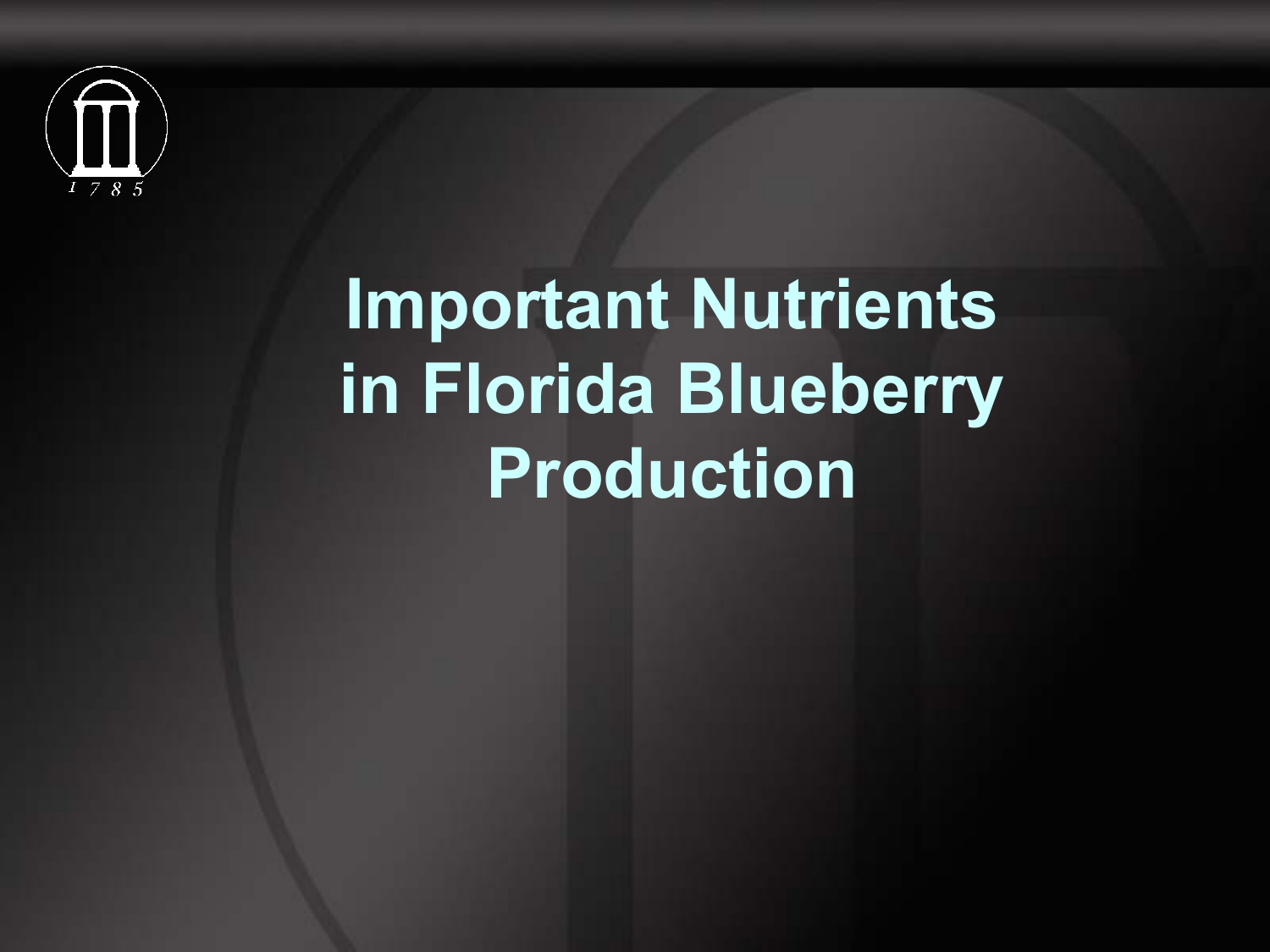

#### **Typically the Most Limiting Elements in Blueberry Georgia Blueberry Production**

- Primary Elements: Nitrogen, Phosphorus and Potassium
- Secondary: Magnesium
- Micros: Iron, Copper, Boron, Manganese (excessive)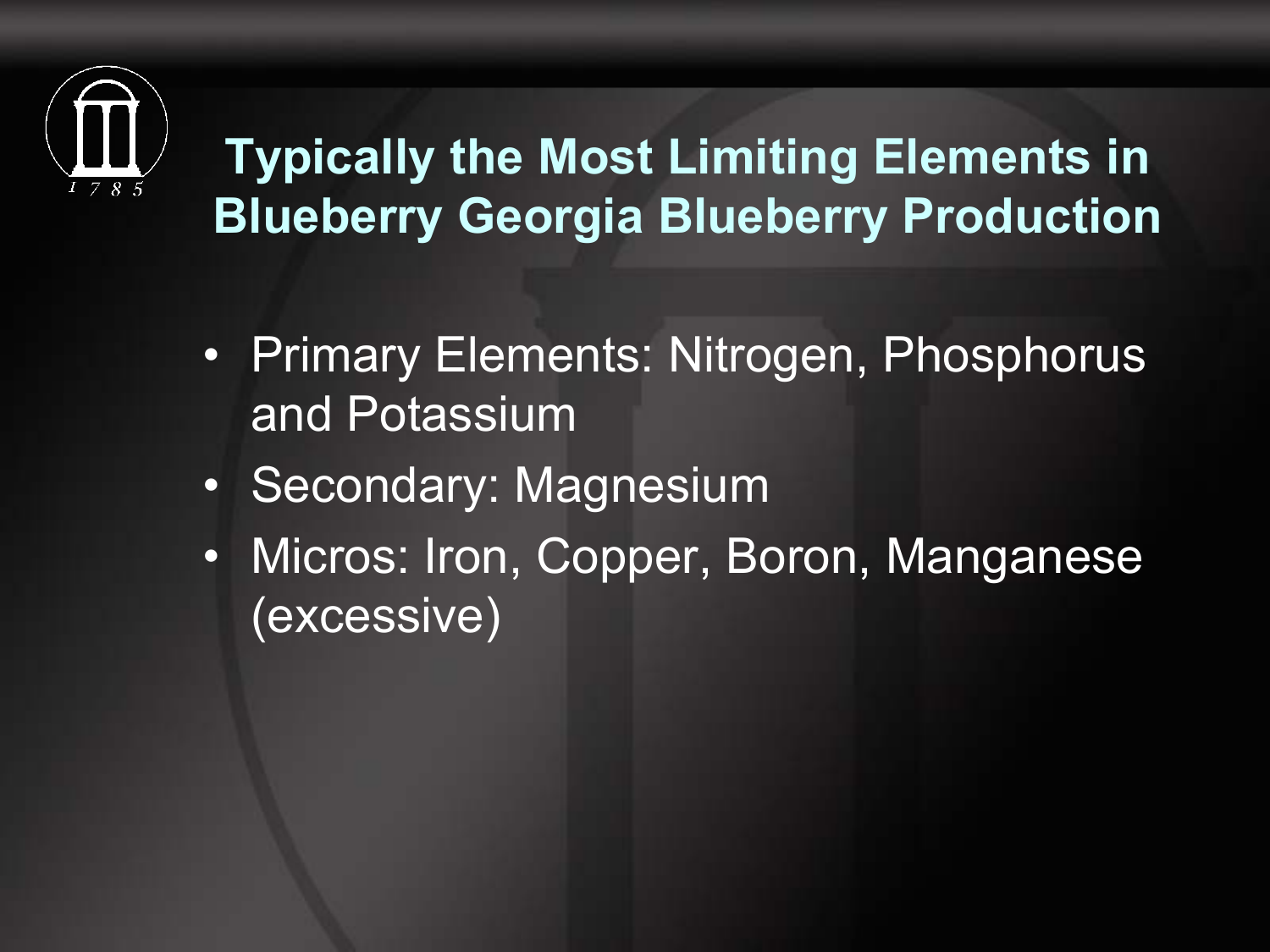

- Appears most often at pH above 5.3
- Diagnosis by soil sample and symptoms (leaf analysis not reliable)
- **Often seen during drought on** shoot tips using high pH irrigation water or in wet spots.
- Long term treatment is with sulfur and acid injection.
- Soil applications of iron chelate and iron sulfate can be use. Repeated foliar may also work.

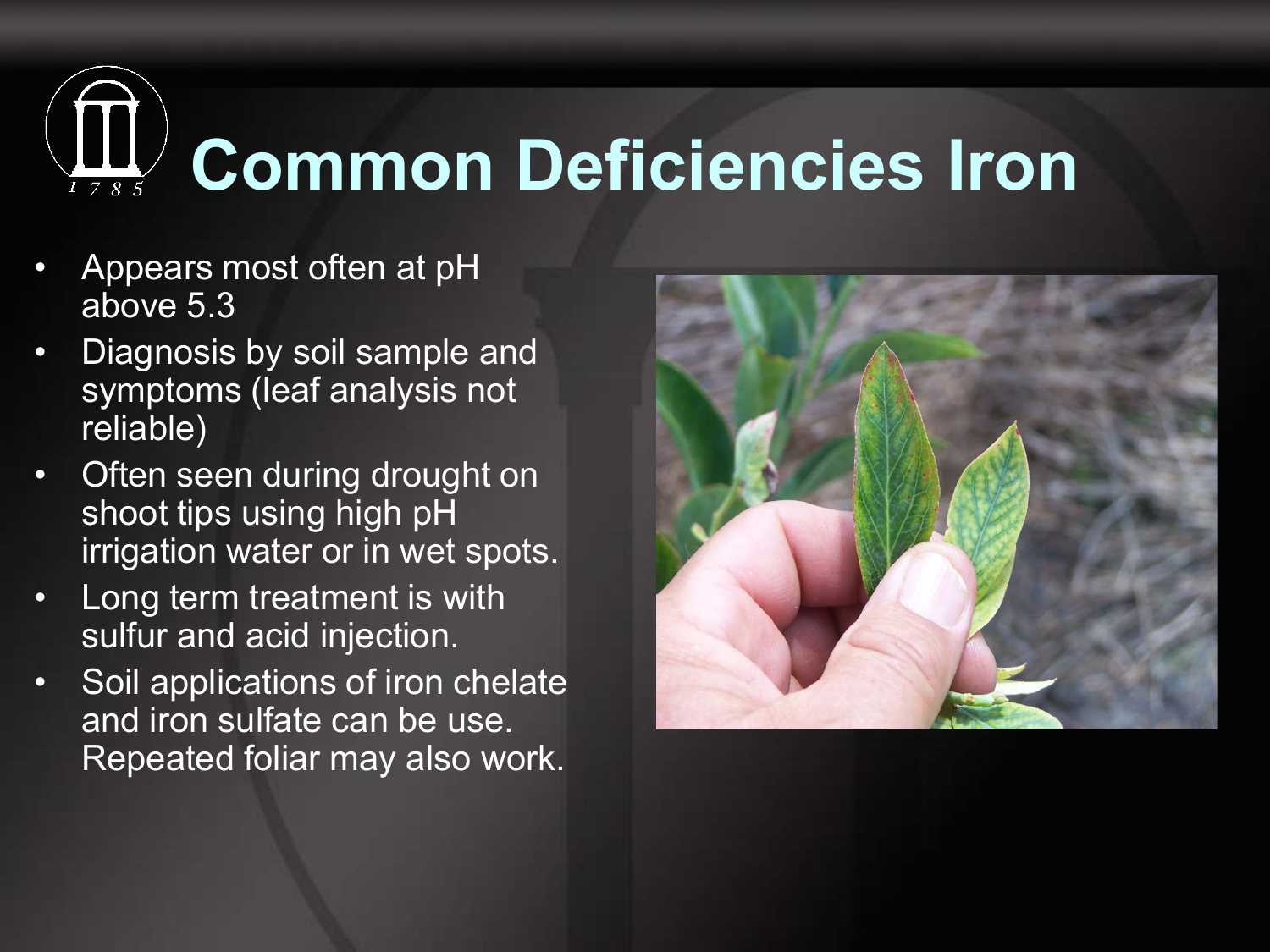

#### **Copper**

- Increasing problem on virgin soils
- Small mouse ear shoots in late summer, die back
- Treat with copper chelate (rateread label) or copper sulfate 1/2 lbs. injected, 4 lbs. banded
- Use copper chelate if sulfur water is present
- "Bucket" test recommended

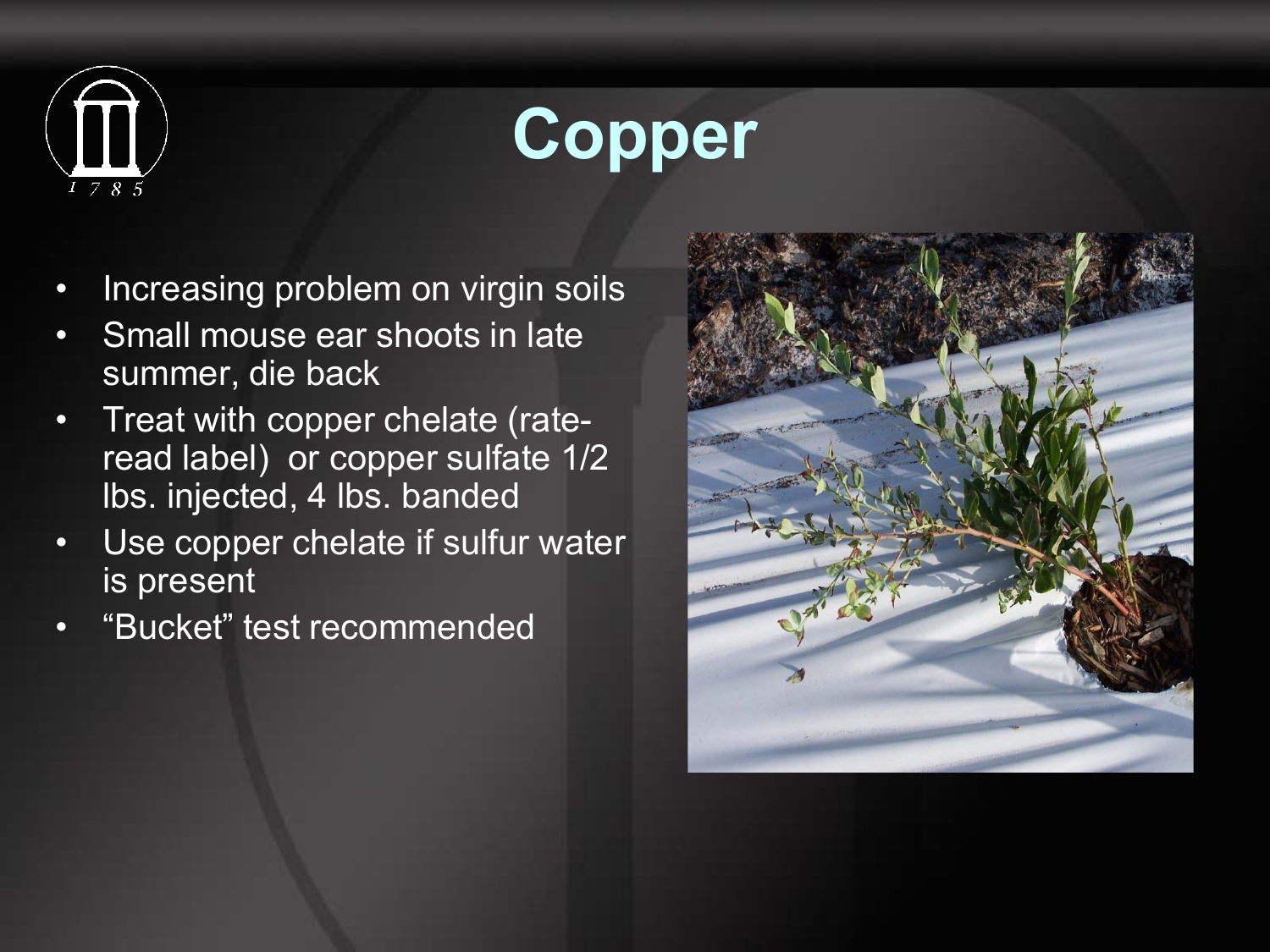

- Copper sulfate plus sulfur water
- Cloudy and material floating in the water
- Not safe to inject and not very available to the **blueberry**

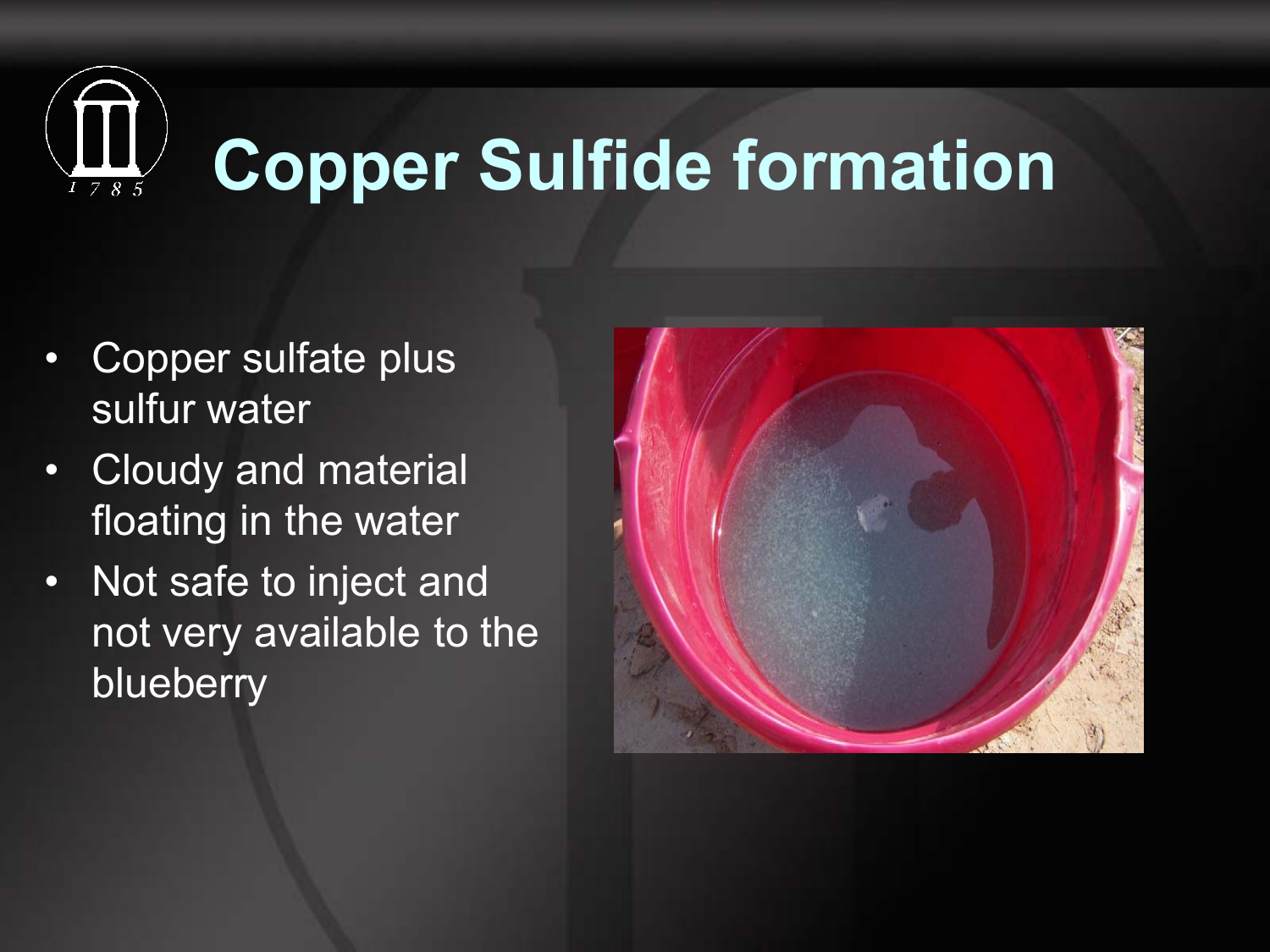

#### **Stem Blight**

- Copper deficiency can cause dead shoot tips.
- Stem blight the spring after copper deficiency in the fall.
- A very serious problem on some Georgia farms in 2008 and 2010.
- Moves rapidly down stems and can kill plant.

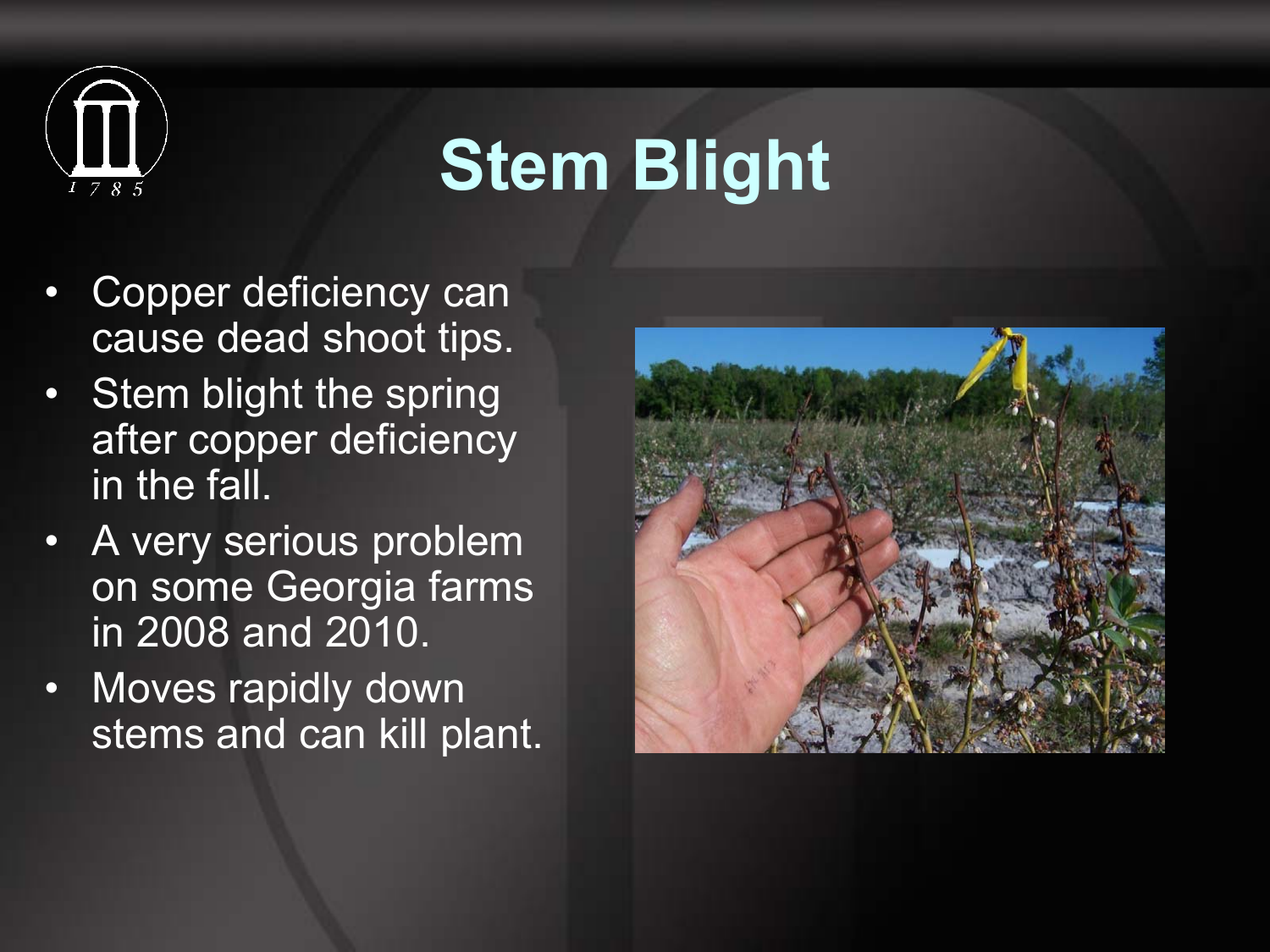

#### **Manganese (excessive)**

- Found in pine bark and abundant at low pH
- Combination of fertilizer with Mn plus low pH has lead to toxicity
- Red leaves
- Growth may be reduced above 125 ppm on both southern highbush and rabbiteyes
- Defoliation in Bacon Co., Ga. at 2000 ppm



#### **Mn Toxicity Symptoms** in Blueberry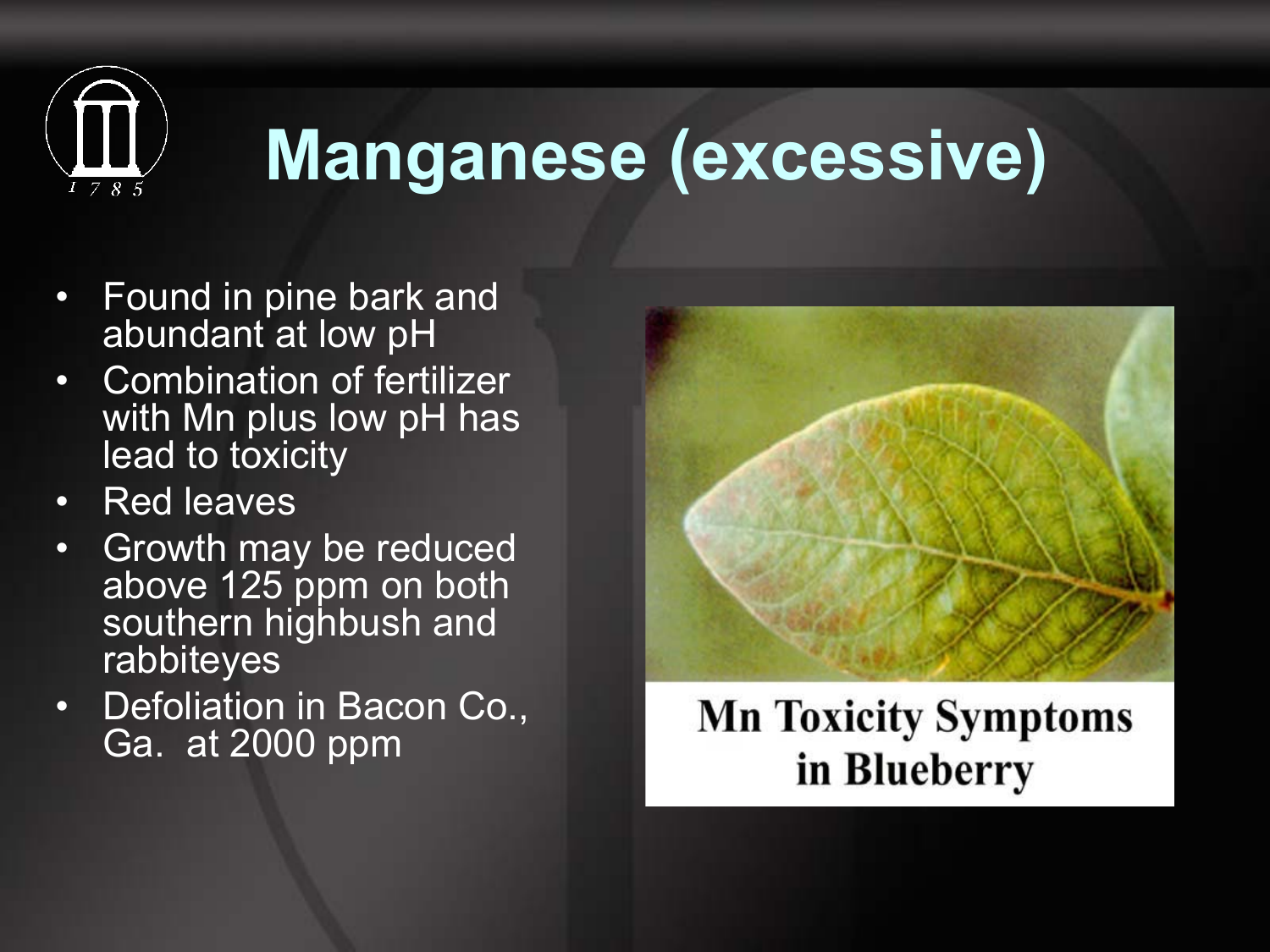

AUT phone

ppm Mn Ni Fe. **Na**  $cr$  $c_{\mu}$ Mo Л 133.3  $2.00$  $3.32$  $50.41$ 79.42 1.39  $1.00$ 40  $(294.8)$  $2.00$ 52.19 58.76  $1.09$  $1.00$ 1.38 40  $< 2.00$ 177.2 43.35 55.64  $1.00$  $2.65$ 40  $1.00$  $22.0$ 265.3 45.84  $1.00$ 89.32  $(1.10)$ 40  $1.00$ how martin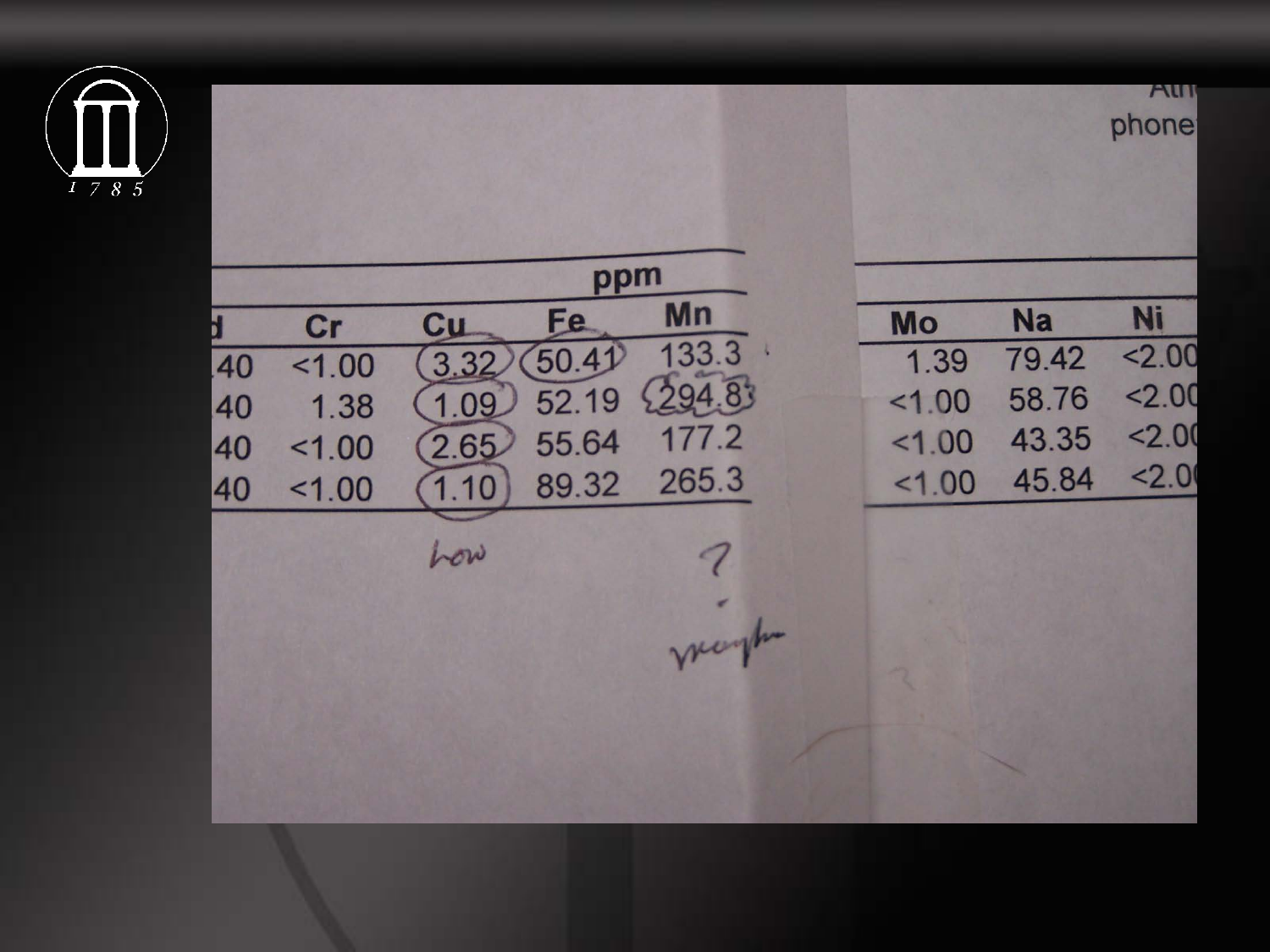#### **357 grower leaf samples, Rabbiteye, submitted to UGA Lab, 2008-2010**

| <b>Element</b>   | Sufficiency<br>range | % below<br>(deficient) | % above      |
|------------------|----------------------|------------------------|--------------|
| <b>Magnesium</b> | $0.14 - 0.20%$       | 20                     | 23           |
| <b>Manganese</b> | 25 - 100 ppm         | 11                     | 45           |
| <b>Iron</b>      | 25-70 ppm            | 3 <sup>2</sup>         | 25           |
| <b>Zinc</b>      | $10 - 25$ ppm        | 12 <sub>2</sub>        | 27           |
| <b>Copper</b>    | 5-10 ppm             | 89                     | $\mathbf{2}$ |
| <b>Boron</b>     | $12 - 35$ ppm        | $\mathfrak{B}$         | 40           |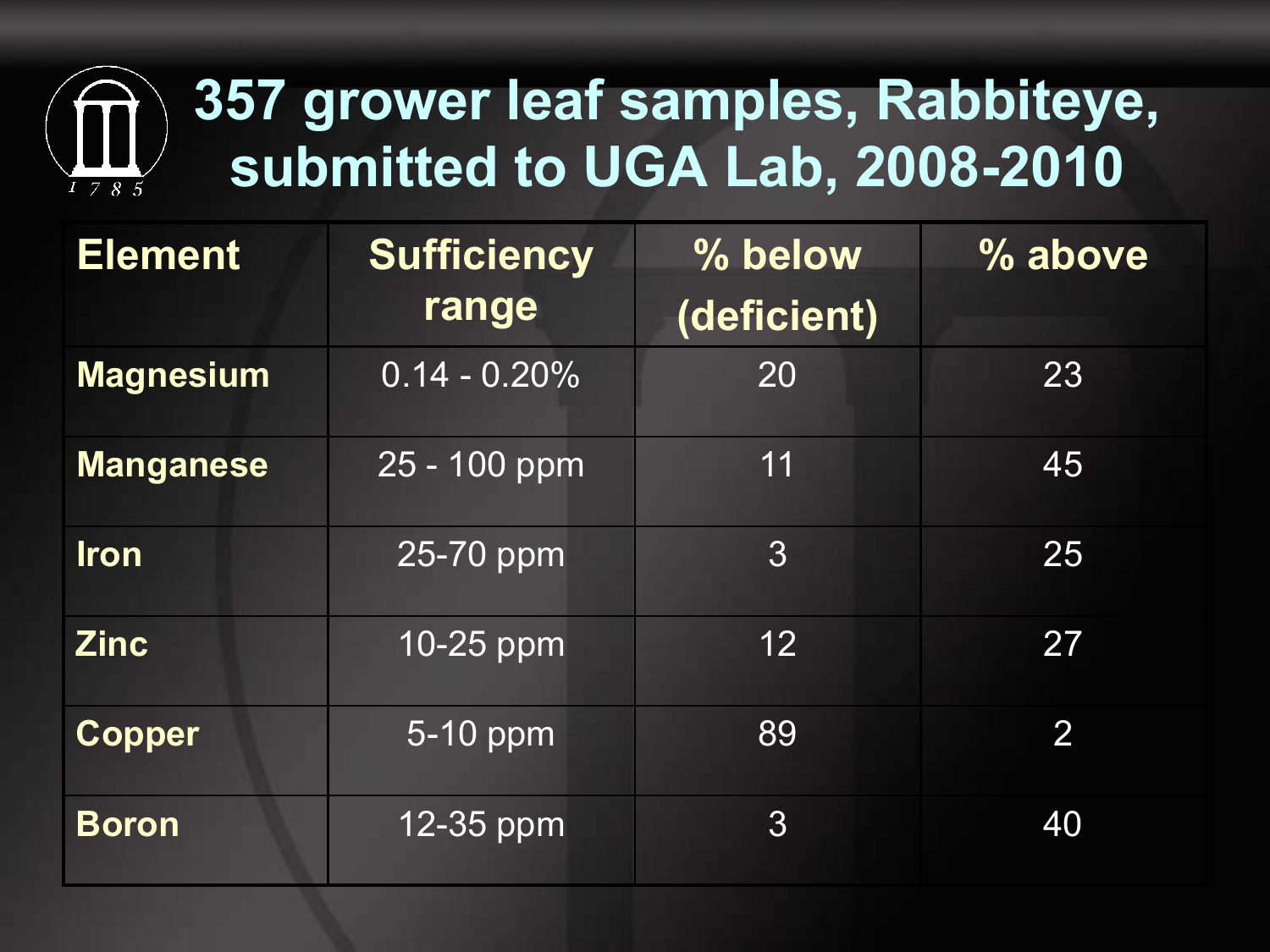

| <b>Element</b>   | <b>Sufficiency</b><br>range | % below<br>(deficient) | % above         |
|------------------|-----------------------------|------------------------|-----------------|
| <b>Magnesium</b> | $0.12 - 0.25%$              | $\overline{7}$         | 21              |
| <b>Manganese</b> | 50 - 350 ppm                | 13                     | 20              |
| <b>Iron</b>      | 60-200 ppm                  | 34                     | 8               |
| <b>Zinc</b>      | 8-30 ppm                    | $\overline{7}$         | $3\overline{3}$ |
| <b>Copper</b>    | $5-20$ ppm                  | 92                     | 0.5             |
| <b>Boron</b>     | 30-70 ppm                   | 18                     | 27              |